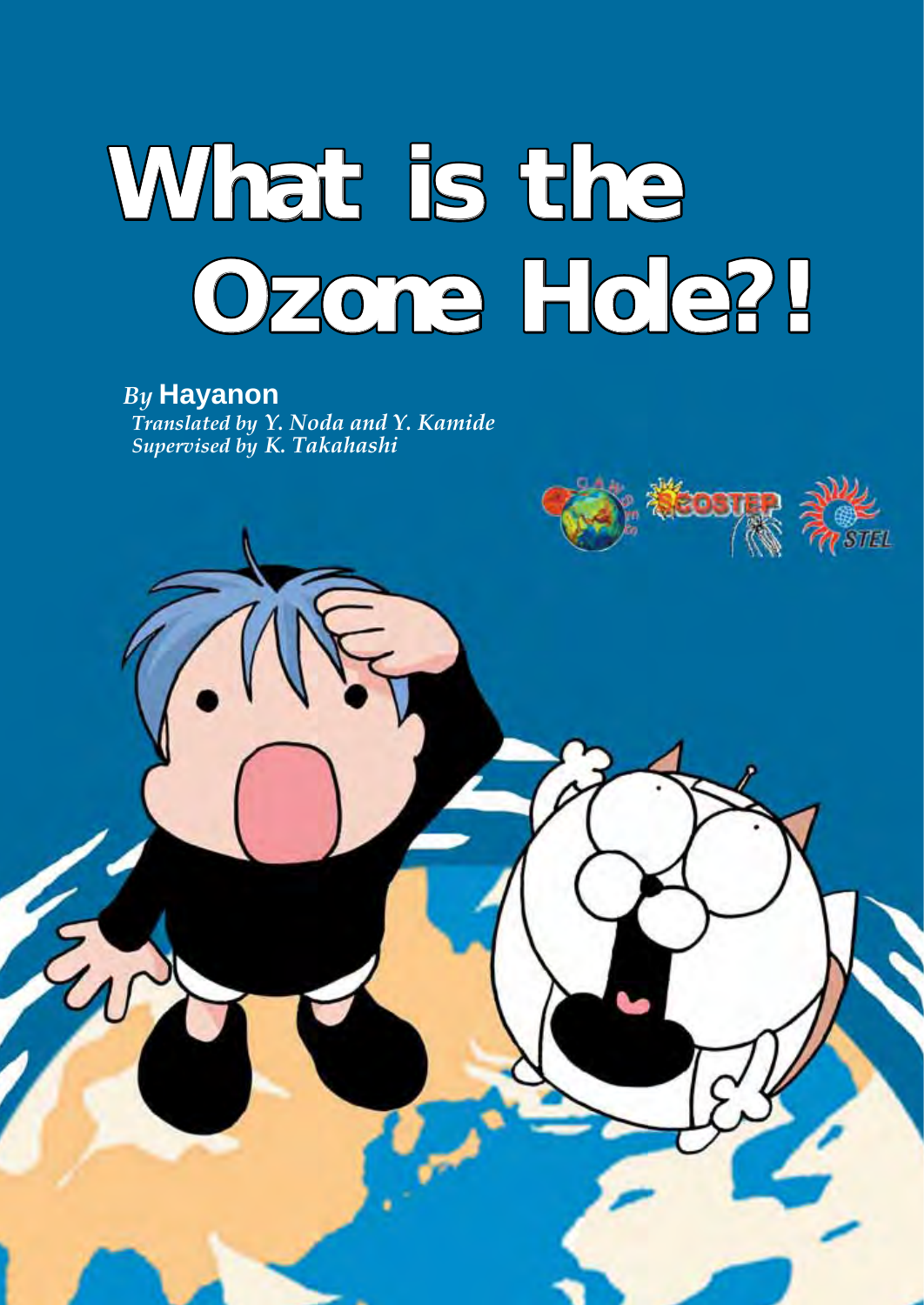#### **O<sup>3</sup>** A Brief History of Ozone Layer Research

About 90% of the Earth's ozone is found in the stratosphere. Let's see briefly the history of stratospheric ozone: Who discovered it, and how?

Sunlight is made up of different electromagnetic waves, ranging from short wavelength ultraviolet to long wavelength infrared. Do you think this is a difficult subject? Imagine a rainbow or a prism. You see different colors in a rainbow, and that indicates that sunlight contains various light waves.

In 1881, an Irish chemist W. N. Hartley found that ozone absorbs ultraviolet at wavelengths from 200 to 300 nanometers\*. Fifteen years later, W. Huggins, an English astronomer, studied the spectra of the dog star Sirius and discovered ozone absorption of ultraviolet at wavelengths from 300 to 340 nanometers.

 A nanometer is one billionth of a meter.



The ozone layer lies about 15 - 40 km in altitude, although this height varies with latitude.<br><Courtesy of WMO Report "Scientific <Courtesy of WMO Report



When a beam of sunlight passes through a prism, the rays of different wavelengths come out.

Hartley asked why ultraviolet rays are not detected in sunlight at the Earth's surface, although they exist just after being radiated from the Sun. He suggested that there was a large quantity of ozone up in the sky that absorbs ultraviolet radiation. An experiment with a balloon was carried out to confirm his idea, but the balloon did not get as high as the ozone layer.

Finally in the 1940s, rocket observations showed the existence of stratospheric ozone. Unfortunately, Hartley had already passed away by then. Various research projects started following the finding to understand the ozone distribution, its birthplace, etc. Ozone observations began in Antarctica in 1957 as part of the International Geophysical Year. At that time, no one could predict that these observations would lead to the discovery of the ozone hole.

As research has progressed, people began to acknowledge that animal and plant life is protected by the ozone layer that absorbs harmful ultraviolet. Behind today's research lie the accomplishments of scientists like Hartley, who first studied the chemical, ozone.

We hope you readers share an adventure trip into ozone with our Mol and Mirubo!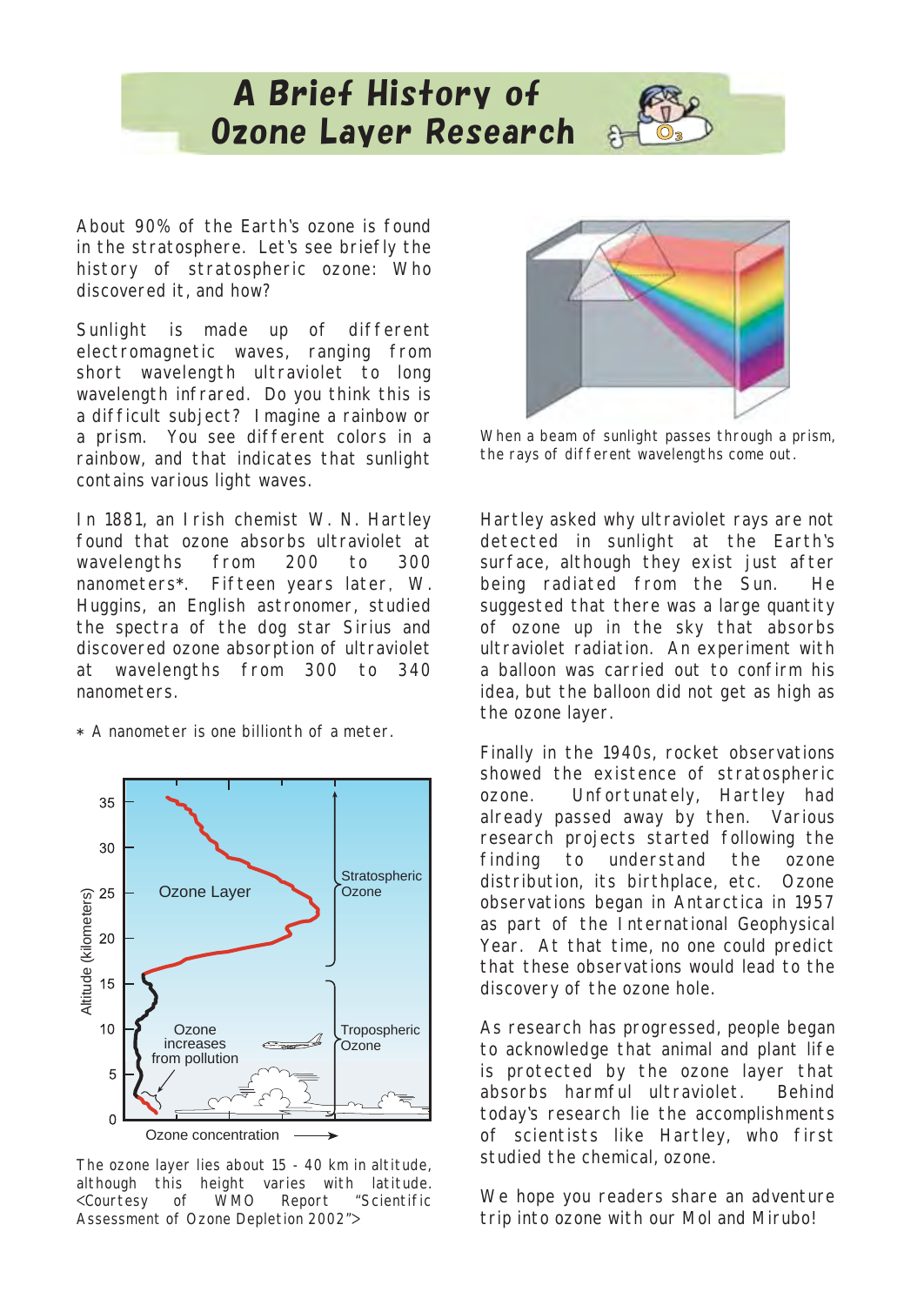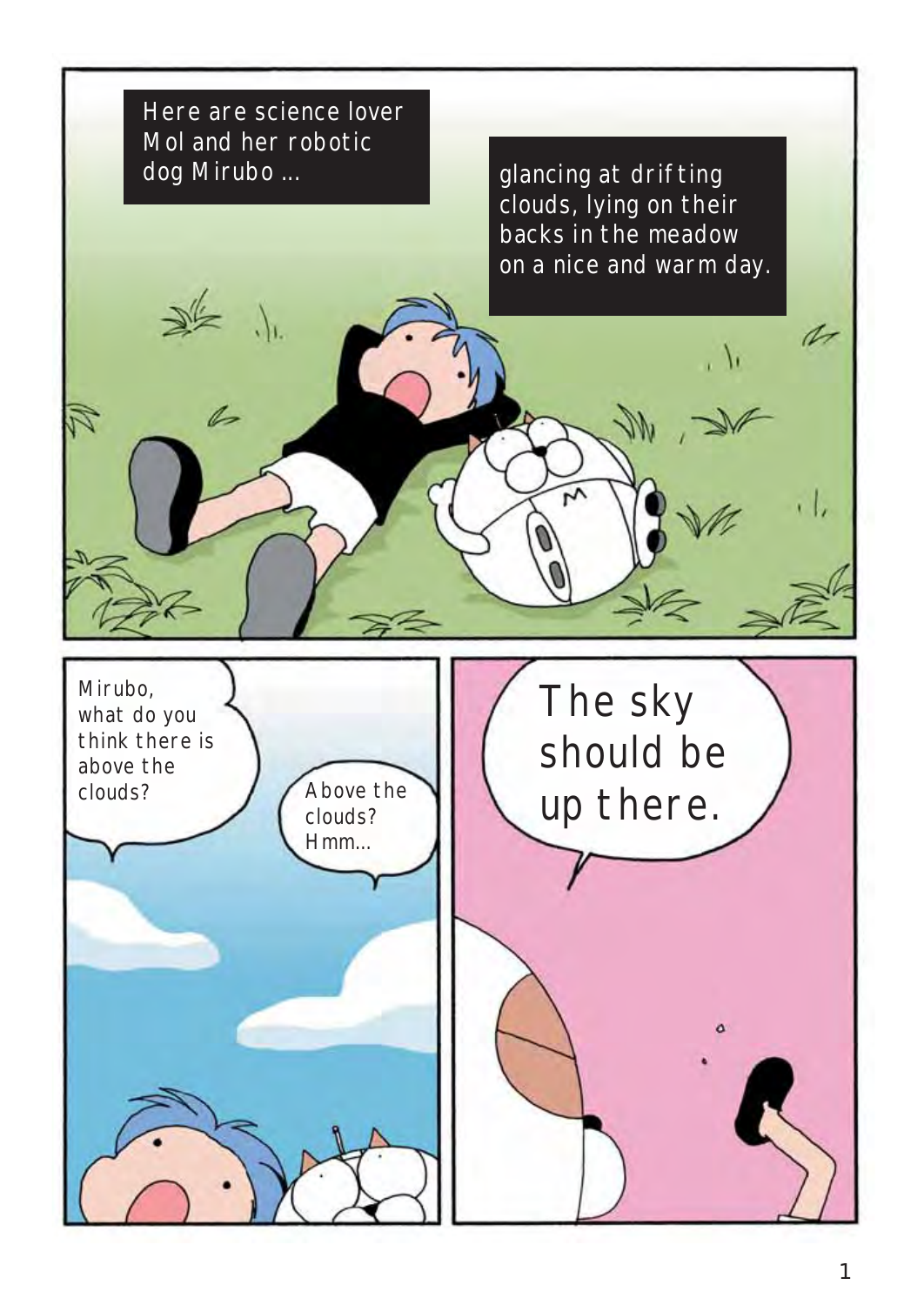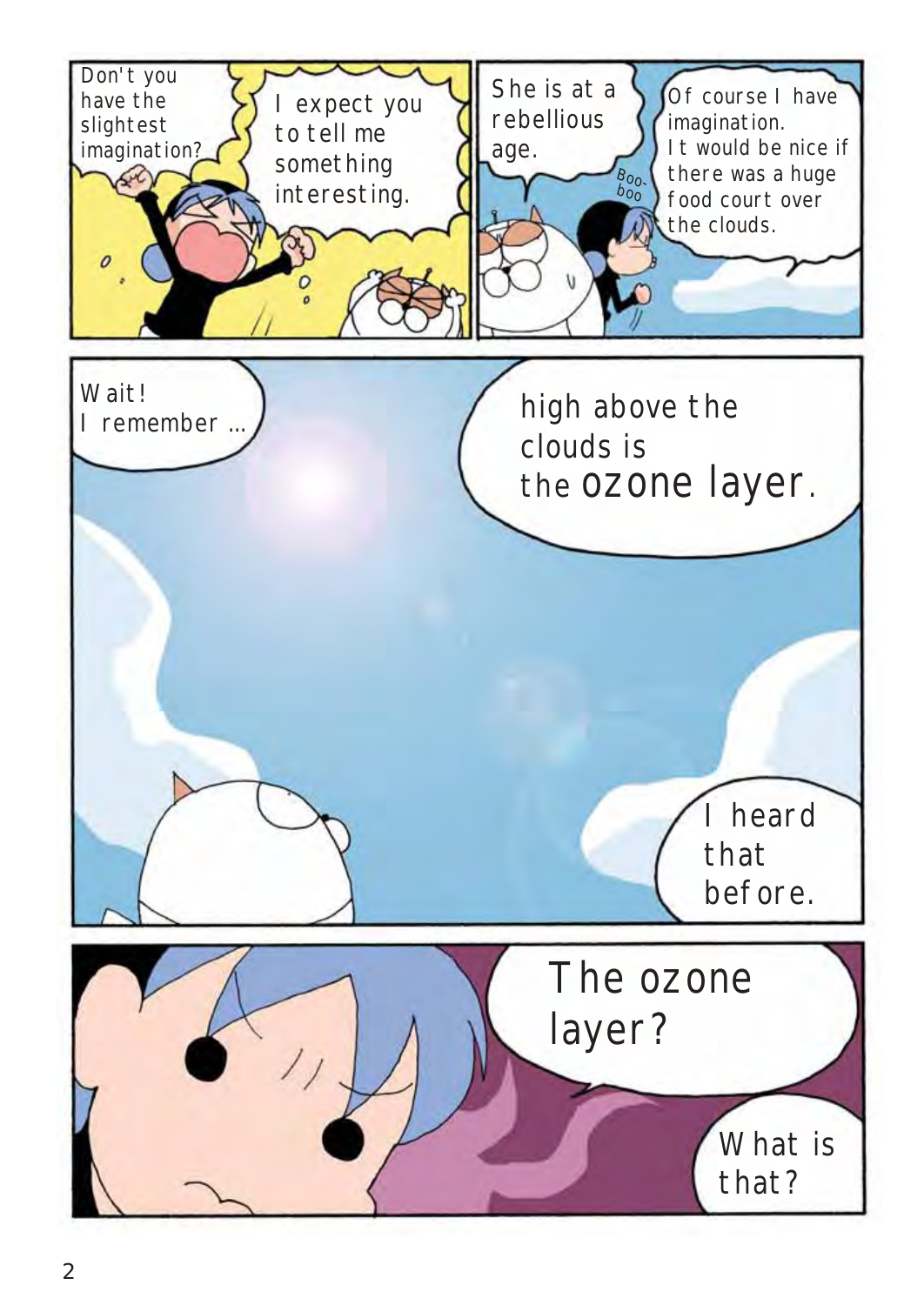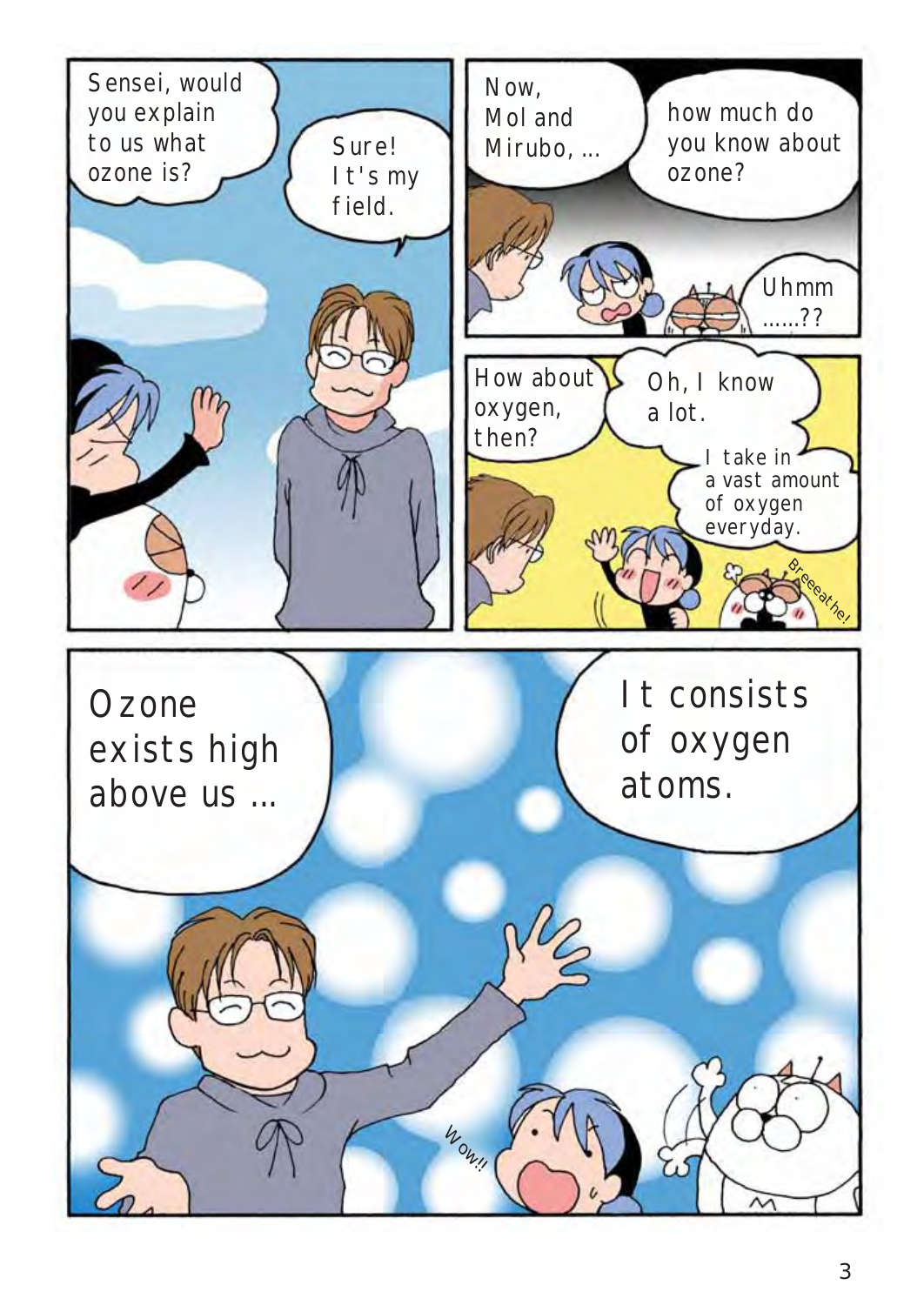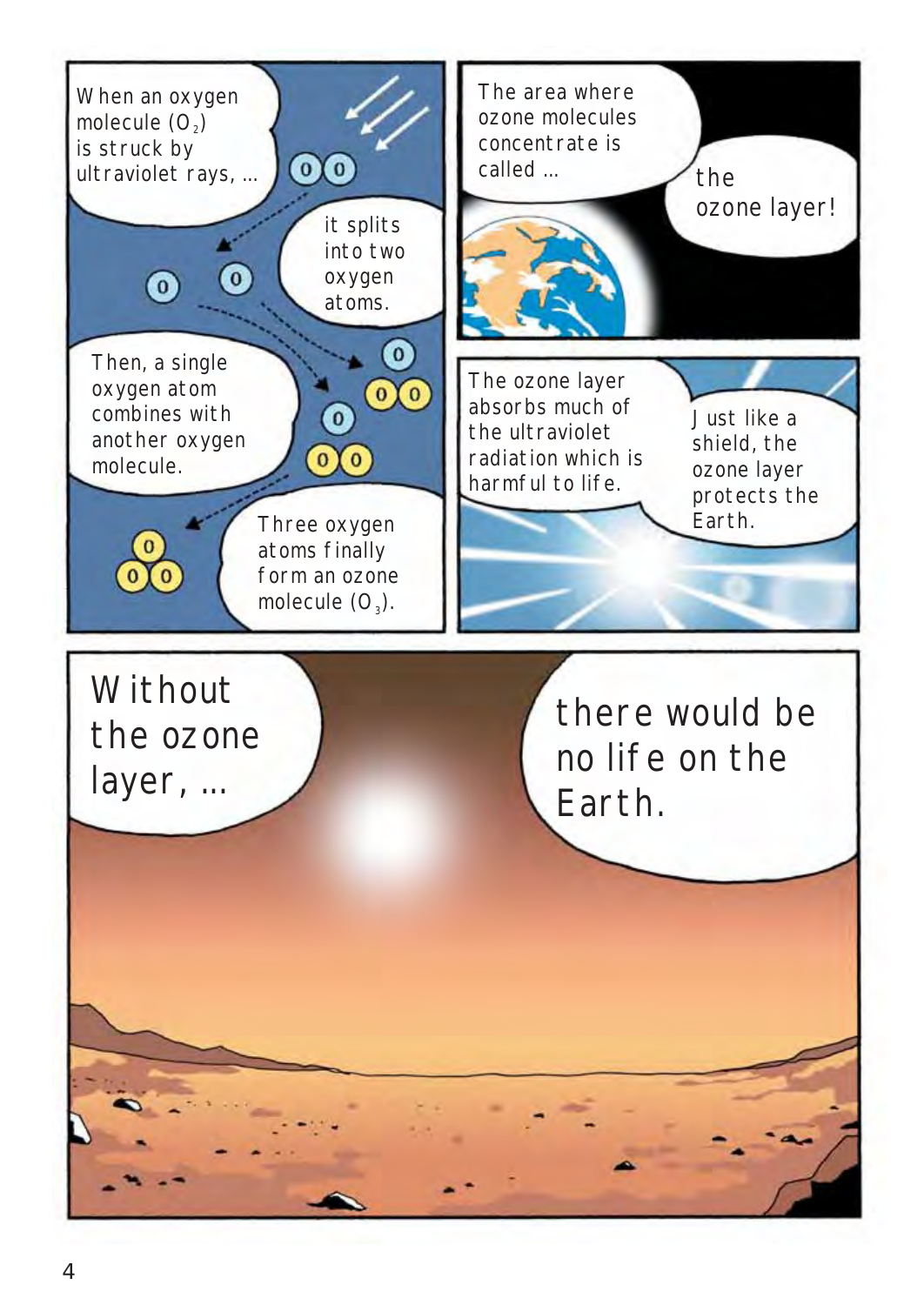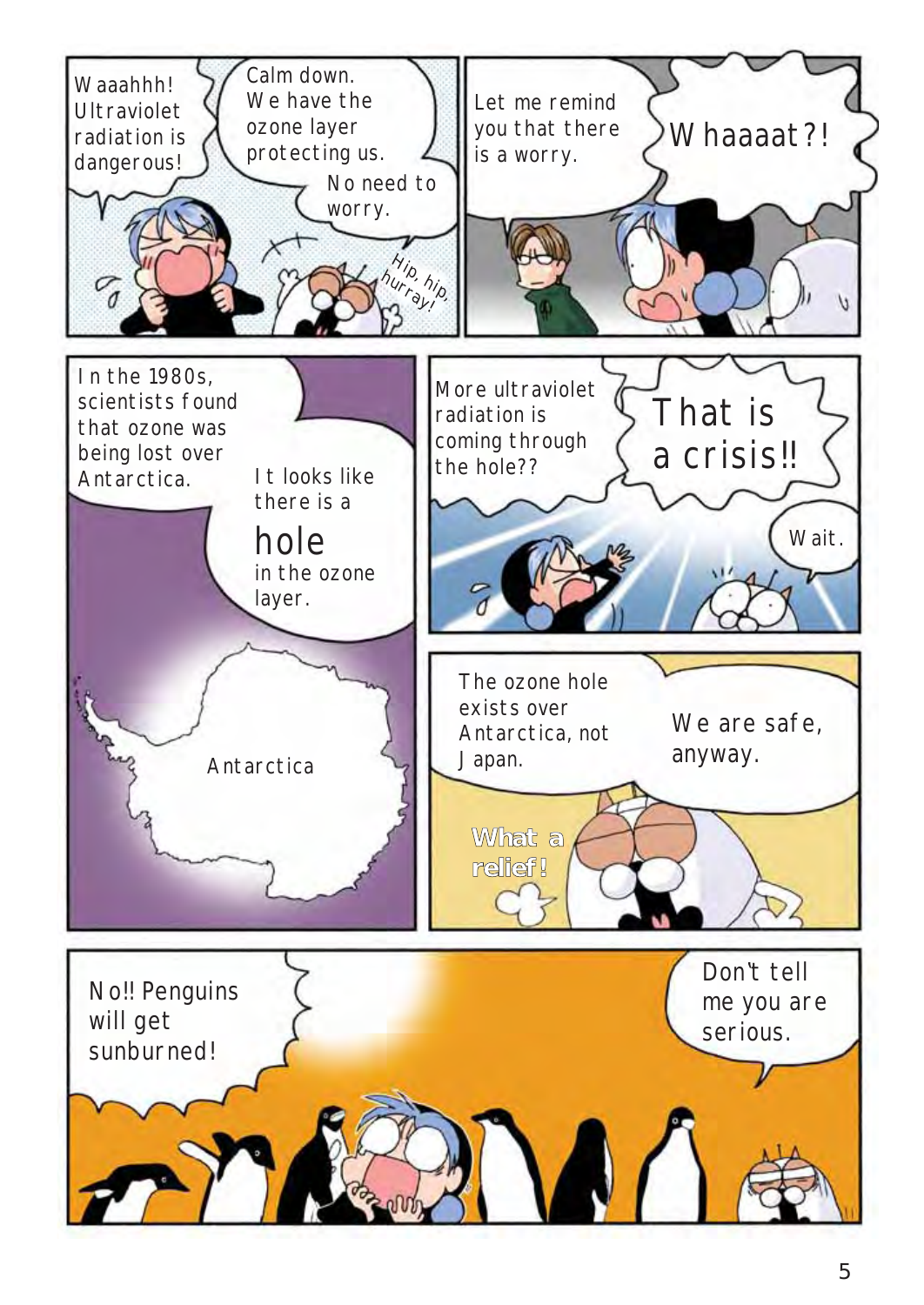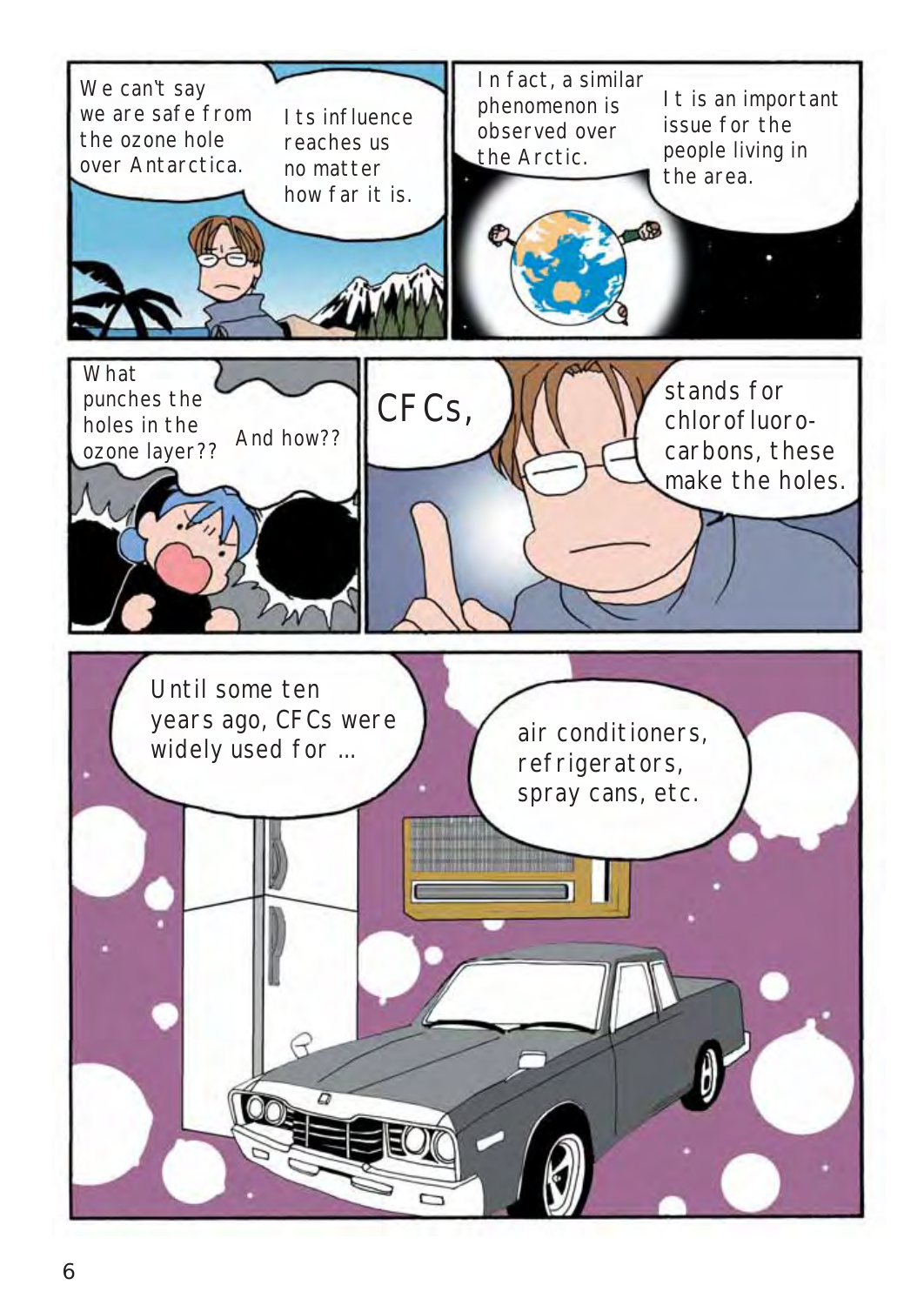Now we know that CFCs emitted by human activities travel with the air flow and

travel with the air flow and<br>ascend to the stratosphere.  $\bigcup$  / In the stratosphere they are destroying the ozone layer!

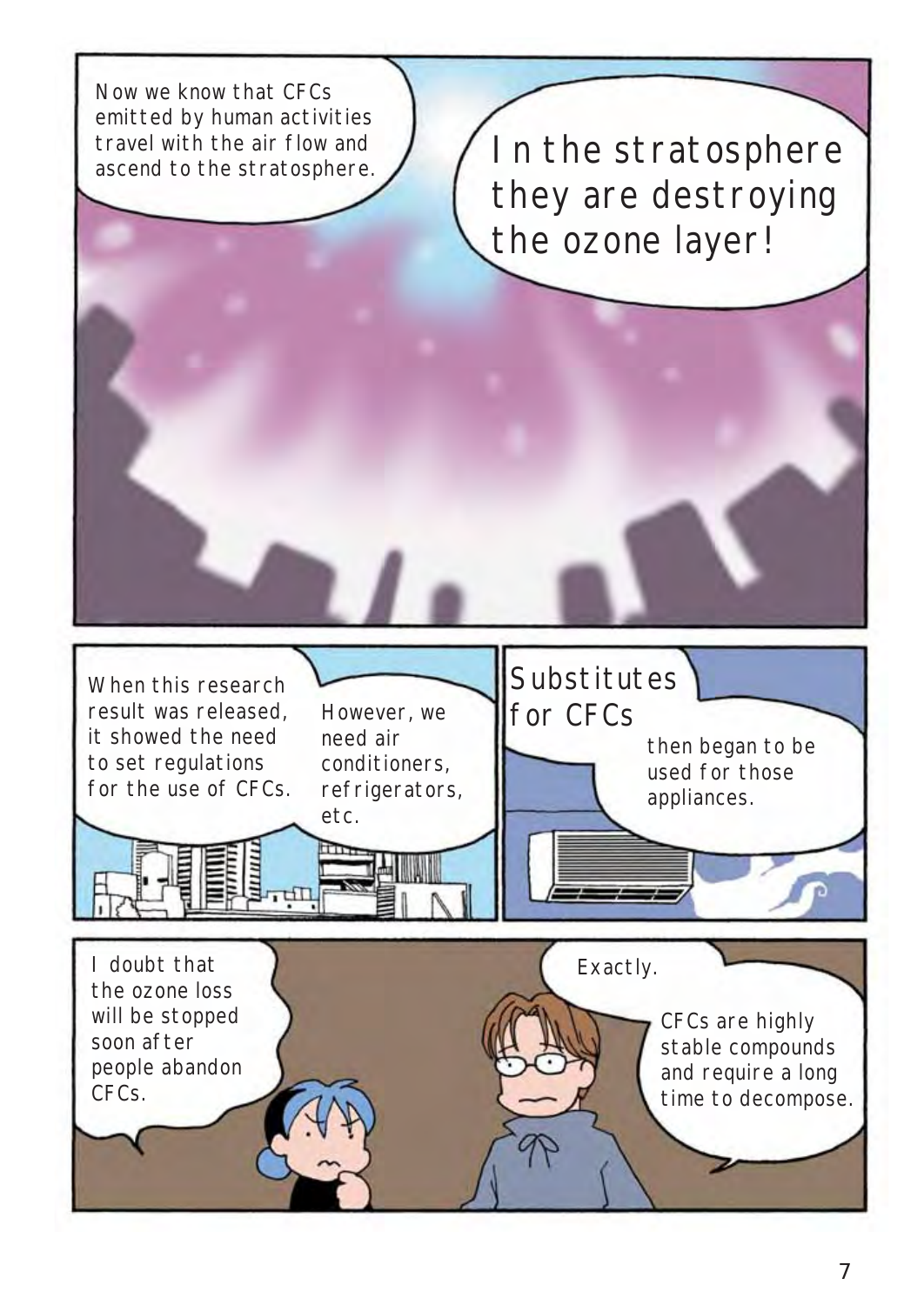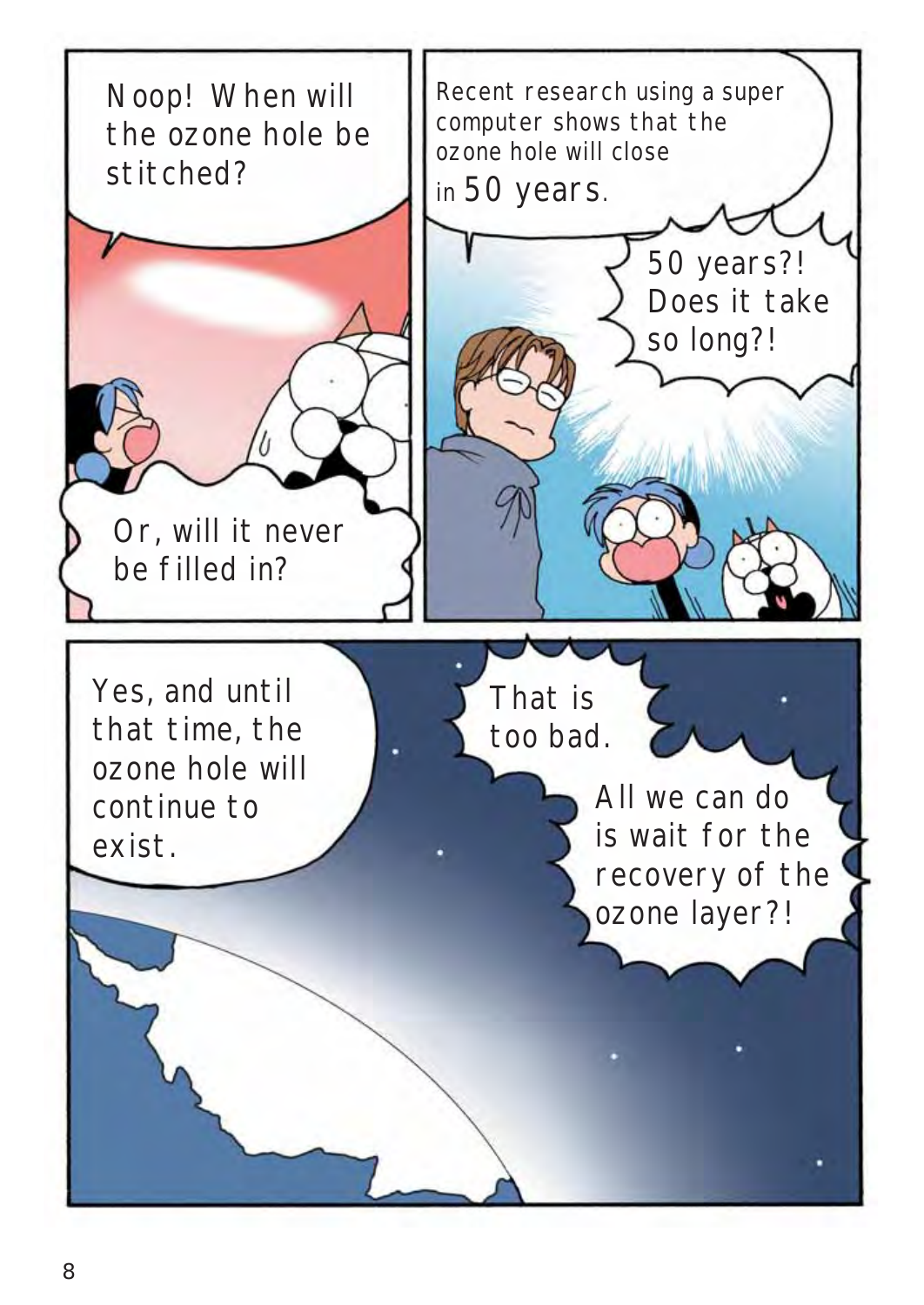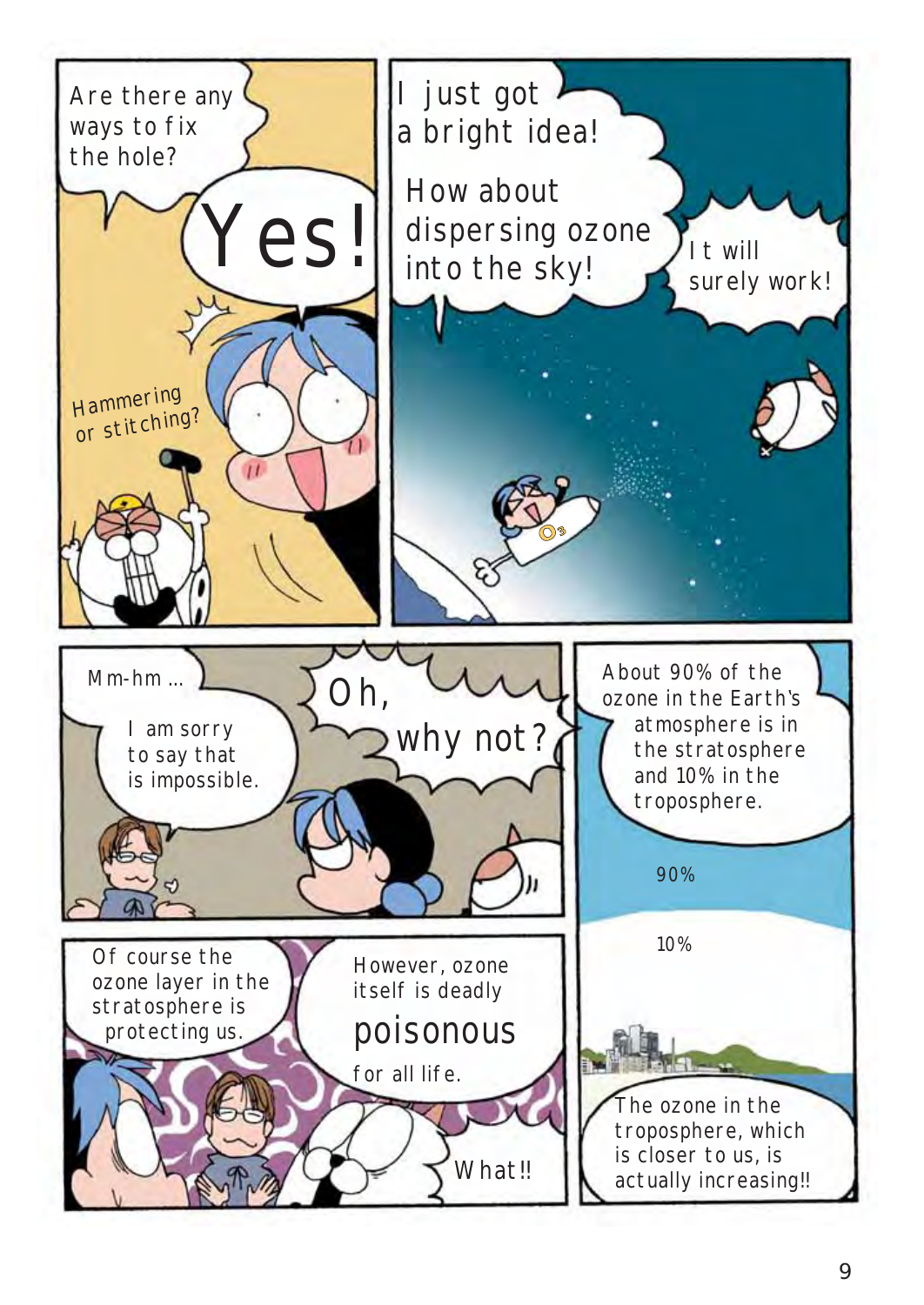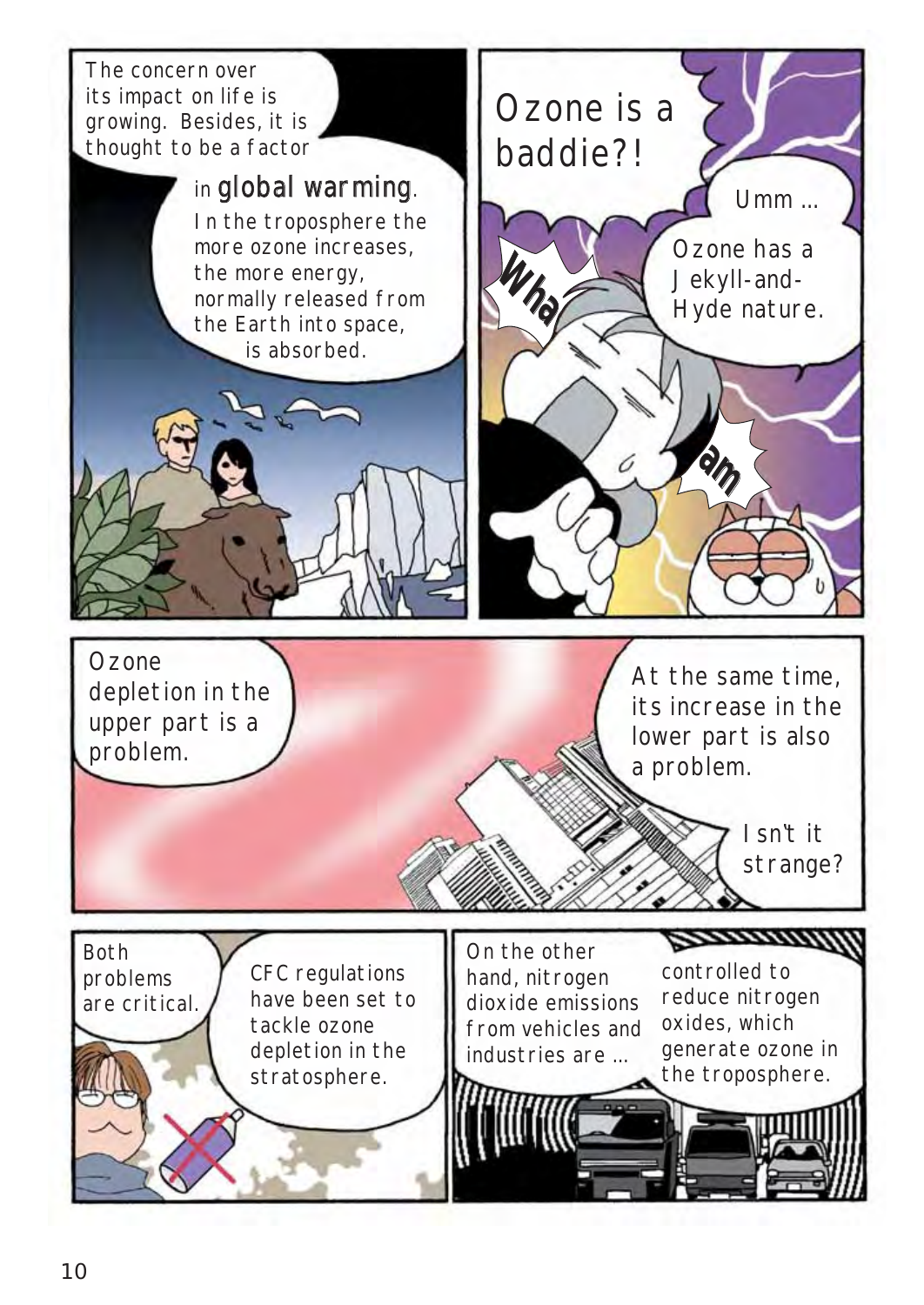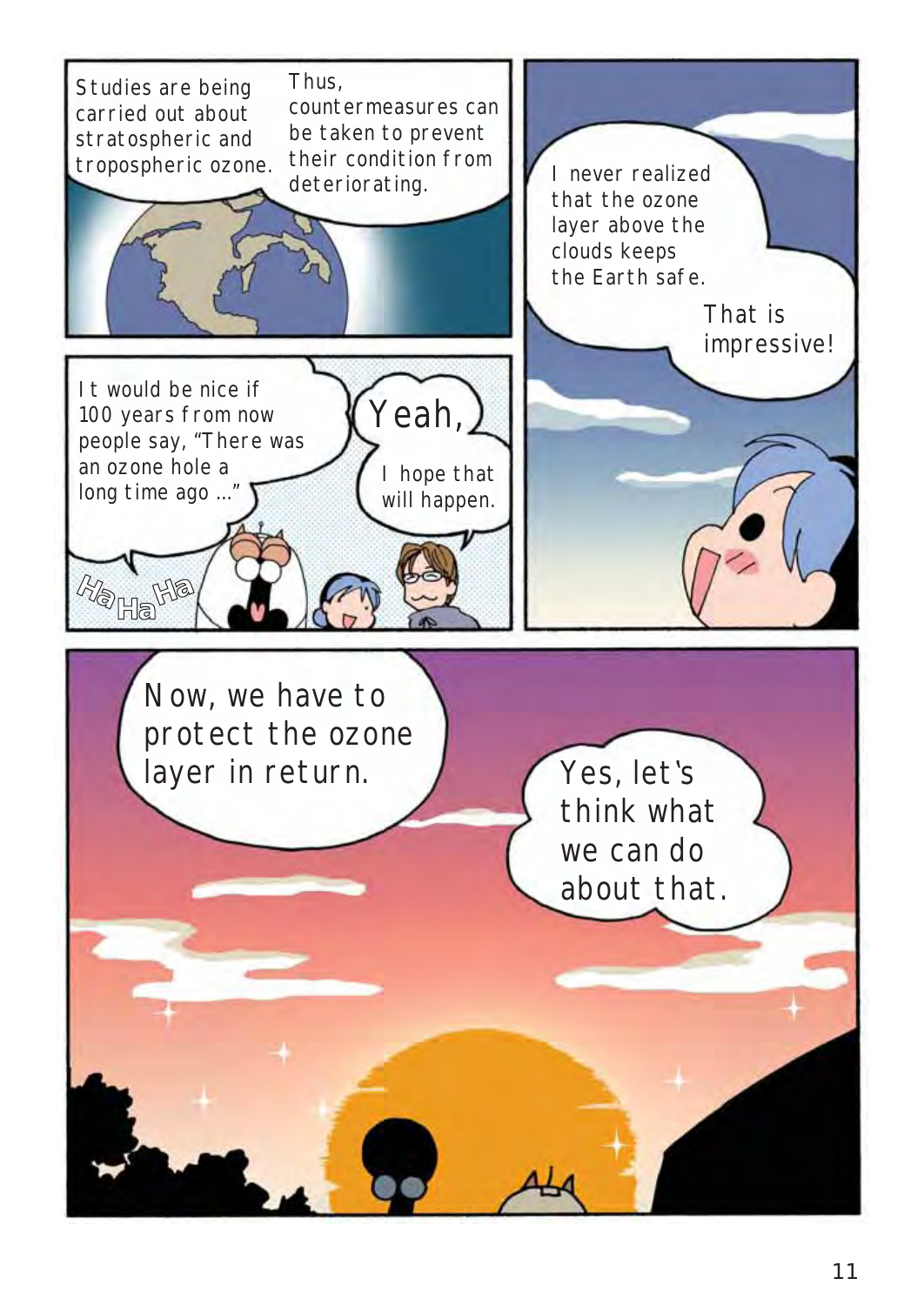## What is the Ozone Hole?!



Hello, Sensei! I recently read a news article about the ozone hole. Is it true that the ozone layer protects humans, animals, and plants?



Yes. The ozone layer covers the Earth and acts as a shield against ultraviolet radiation from the Sun. It is like an invisible but well-built shell.



Ultraviolet means nothing to a super high tech robot like me.



All right. How old do you think the ozone layer is?



Let me see ... I guess it had been formed long before the first human was born.



The Earth is about 4.6 billion years old. The ozone layer is believed to have been created about 400 million years ago.



Ozone had already existed before the age of dinosaurs, from 250 million to 65 million years ago. The ozone layer formed slowly over billions of years!



That's right! Thanks to the ozone layer, life on Earth was made possible. Without it, there would be no life. Mirubo, you are not the exception.



What will happen if ozone in the ozone layer decreases?



Well, more ultraviolet radiation would come to the Earth and may cause severe damage to life.



Ultraviolet radiation can cause sunburn. You will be charred, Mol.



#### Nooo!

It will be even worse. Ultraviolet radiation destroys DNA and increases the risk of skin cancer. It has also been shown that proteins in the eyes lens can be damaged by being exposed to excessive ultraviolet light, which will result in cataracts. A cataract causes cloudy or blurry vision.



Oh, I am very worried about the ozone layer. How is it surveyed? It lies so high above us.



Do you have an alien colleague to ask to observe the ozone layer from a UFO?



Not exactly, but something like it.



Really?? I was just kidding ...

We have satellites for observing the ozone layer from space. They are encircling the Earth and measuring ozone over Japan, Europe, Antarctica, etc.



Are there any other ways?

Yes. Ground observations give data of the status of ozone even at high altitudes. We use laser radars or other measures of detecting radio waves emitted by ozone. Instrument malfunctions can be corrected much easier on the ground than in space.



I got it! A repair shop should be set up in space for satellites and for myself. If there is, a space trip will become more comfortable for me.



Oh, keep to the point, Mirubo.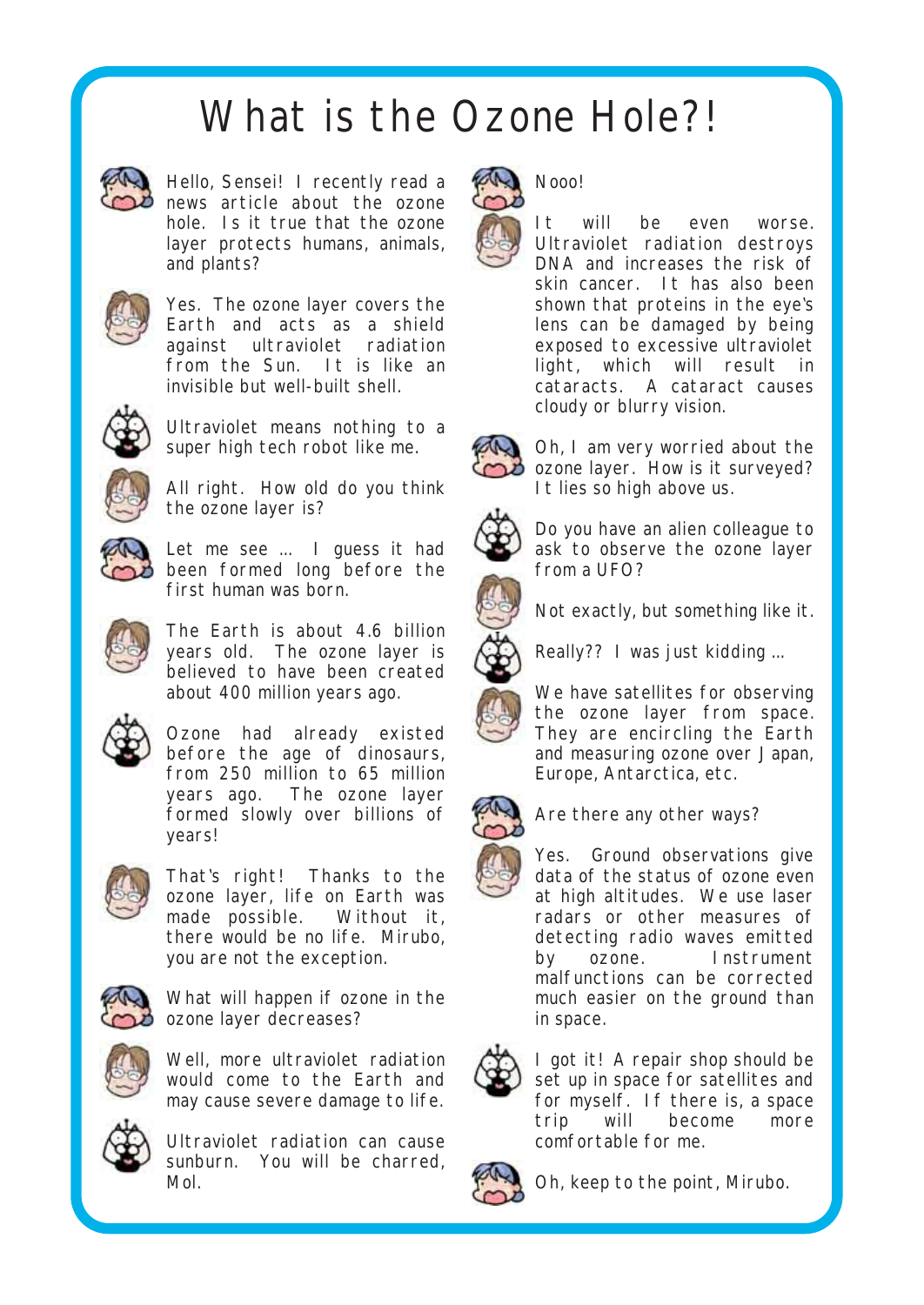

### ᴾᴾᴾᴾᴾᴾᵫᵿᶅᶇᶁᵿᶊᴾᵣᶖᶎᶃᶐᶇᶋᶃᶌᶒᴾᶍᶌᴾᵭᶘᶍᶌᶃ

I hope you have enjoyed the scientific adventure trip of Mol and Mirubo. We are currently facing two ozone problems. One is ozone depletion in the stratosphere causing the ozone hole. The other is an increase in tropospheric ozone, which is a component of photochemical smog. Now, I will show you a magical experiment for understanding more about ozone.

What I need is an orange I bought at a nearby supermarket and a glass flask like those you find in a laboratory of your school. Both are nothing special. First, peel the orange and drop a few pieces of the rind into a flask. Photo 1 was taken just after doing this. Do you say "nothing changes"? Be patient! About 30 seconds later, white smoke appears (see Photo 2)!! What happens in the flask, and what makes the white smoke?

Before answering these questions, I will explain about photochemical smog. Have you seen distant mountains covered by whitish or brownish haze that stops you taking scenic photos for souvenirs? This haze, which happens more frequently in some big cities in the world, is closely related to smog (see Photo 3). Smog changes its color and thickness hour to hour, and its frequency varies by the time of day and even year. Such weather conditions as sunlight intensity, wind direction, etc. affect the occurrence of smog.



**Photo 1** Drop orange peels into the flask, and wait 30 seconds.



**Photo 2** There is smoke without fire!

Smog is made of hydrocarbons and nitrogen dioxide emitted by industries or vehicles, and ozone. A complex set of chemical reactions involving hydrocarbons and ozone forms smog. Small particles are found in smog, and they scatter light. That is why the visibility of distant objects decreases. Smog can irritate your eyes and throat. It is also said to be harmful to all living things, for example, scorching leaves.

Now, let's get back to the point. There are no gimmicks or tricks in the magical experiment. Actually, I put a small amount of ozone into the flask in advance. Ozone is a colorless gas and cannot be seen as Photo 1 shows. Orange peel gives a chemical of the hydrocarbon family, limonene, which is a source of the invigorating



**Photo 3** Smog in Seattle. A brownish haze hangs around above the horizon.

scent we smell when we eat an orange. The chemical reaction between ozone and limonene created the smoke in the flask. This is a model of how smog is formed!

On the ground, hydrocarbons are emitted by industries and vehicles, and produce photochemical smog by reacting with ozone. Scientists around the world are working to understand its detailed mechanism.

WARNING: THIS EXPERIMENT IS POTENTIALLY DANGEROUS. DO NOT TRY TO PRACTICE IT WITHOUT PROPER SUPERVI SION!